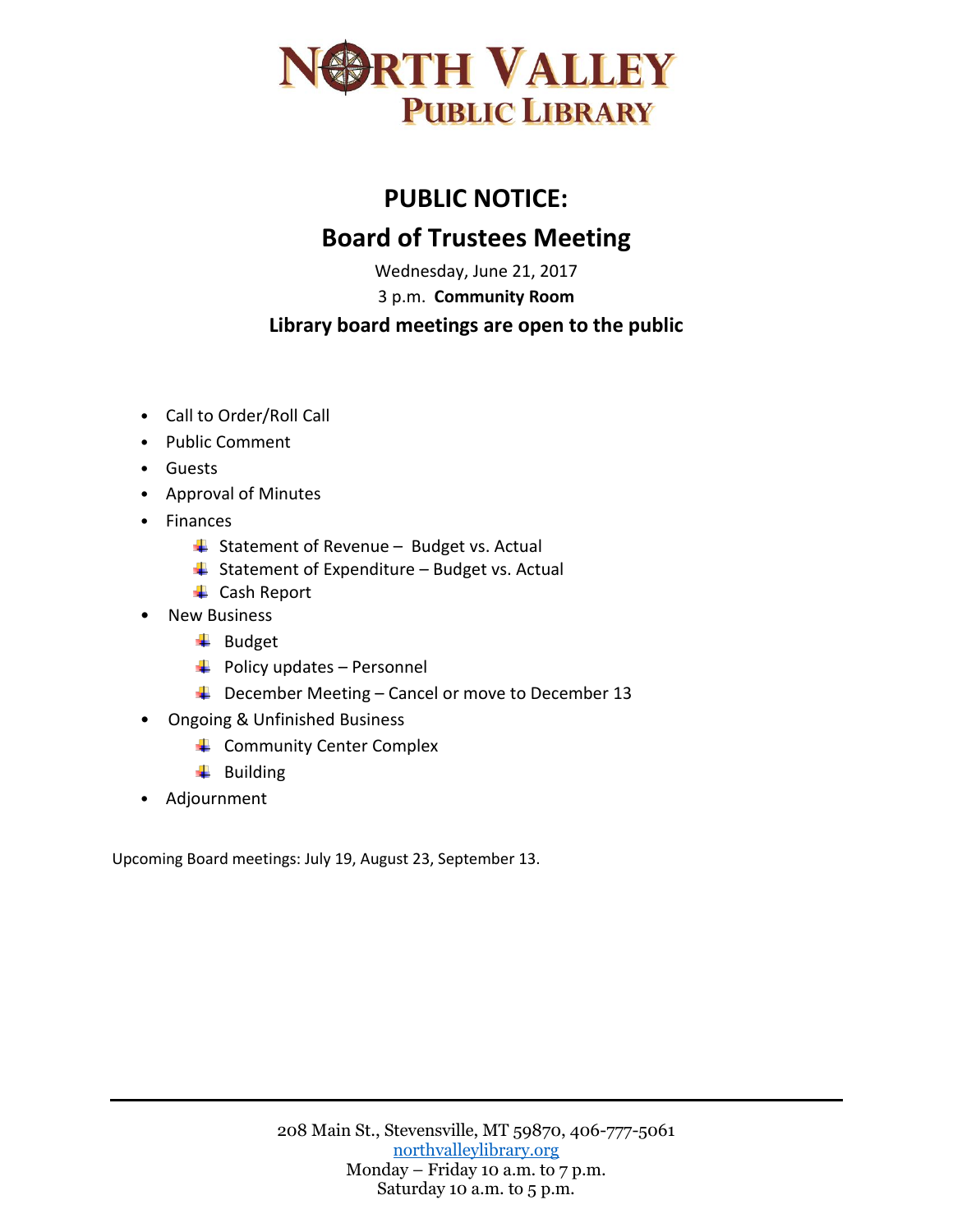North Valley Public Library Board of Trustees Meeting Wednesday, June 21, 2017 3:00 p.m. in the NVPL Community Room

Attending: Victoria Howell, Board chairperson Dianne Snedigar, Board Member Ben Essary, Board Member Caitlin Dunn, Board Member Denise Ard, Library Director

Victoria called the meeting to order at 3:00 p.m. Kim Tiplady was not present. There were no guests and no public comment. Leon Theroux submitted a written comment concerning the joining of the NVPL with the Community Center.

Dianne motioned to approve the last month's minutes. Caitlin seconded. The motion passed unanimously.

Finances: The main control board for the air conditioning unit in the Rasmussen building stopped functioning. Anderson's Heating fixed it. The cost for the repair was \$707. (The furnace was refitted November  $2014<sup>1</sup>$  to include air conditioning.) The Anderson technician said the motor was fine and replaced the main board, which is now under 1 year warranty. Dianne wondered if the unit might have to be replaced soon, which is a question to consider when budgeting for maintenance and repair. Budgeting for preventative yearly maintenance on all the heating/ air conditioning units is a good idea. Caitlin motioned to approve the finances, Ben seconded. The motion carried unanimously.

## New Business:

Budget: Denise created preliminary budgets for the general fund and the depreciation fund. She based the preliminary budgets submitted on last year's revenue. She will know better in August about the probable increase in the cost of the MontanaLibrary2Go service as well as the Montana Shared Catalog yearly fee. This current fiscal year's e-rate reimbursement has not been received, so she did not include it in revenue in the preliminary budget but hopes to do so in the revised budget she will prepare for the August or September meeting. Denise pointed out that the preliminary budget is speculative at this point. Dianne suggested the most practical budgeting includes pre-planning. Victoria agreed that repair and maintenance should be increased. Denise added the sink repair in the bathrooms to this line item but she does not have an estimate from

 $\overline{1}$ 

Warranty A/C units: One year parts and labor. Warranty new furnace. 10 Year heat exchanger, 5 year parts and one year labor. A/C Credit \$500.00 on newer Trane unit and \$1000.00 on older Trane unit. Pricing above shows that. We also relocated gas furnace at no additional cost to you for a savings of approximately \$2000.00